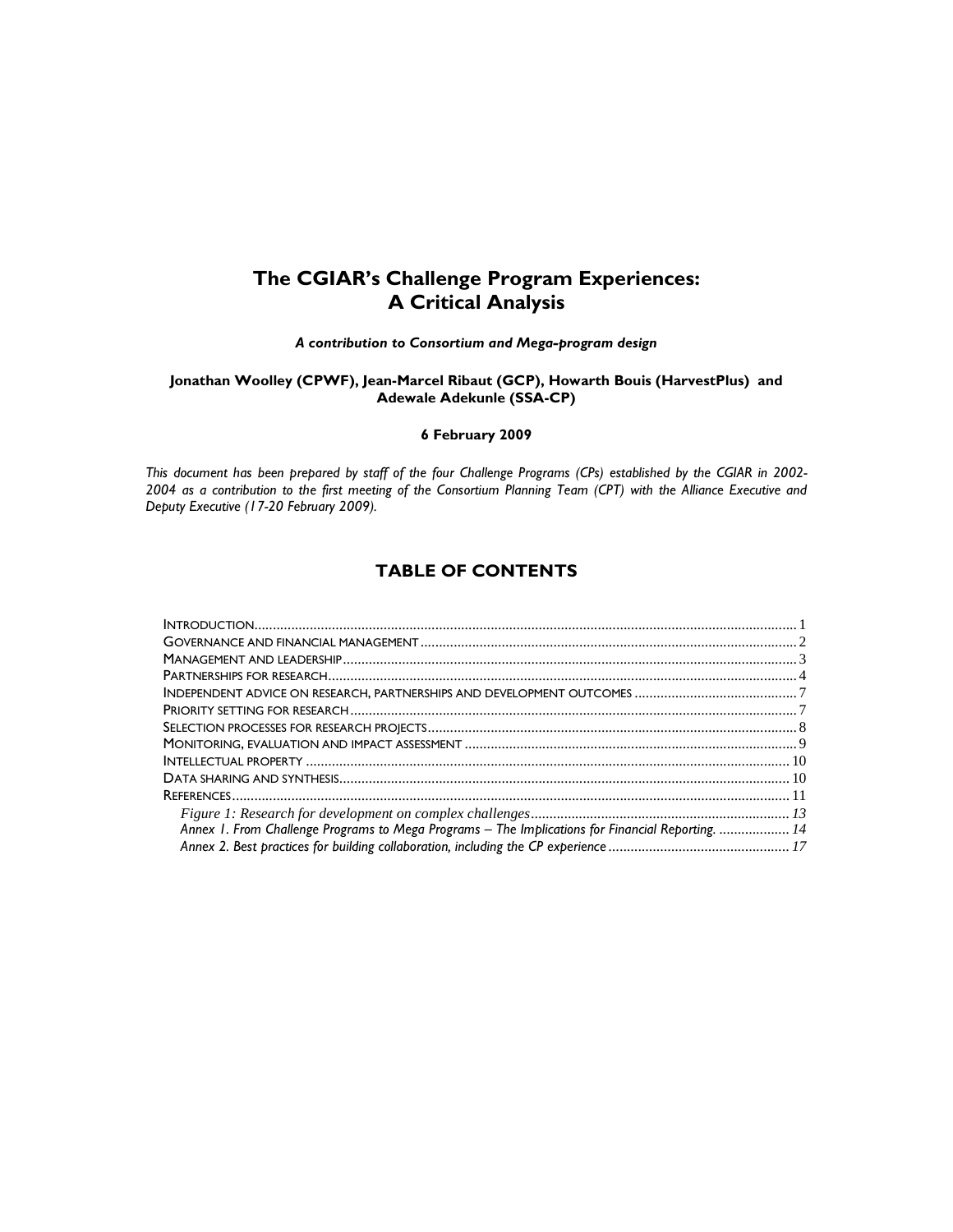# **The CGIAR's Challenge Program Experiences: A Critical Analysis**

#### *A contribution to Consortium and Mega-program design*

## **Jonathan Woolley (CPWF), Jean-Marcel Ribaut (GCP), Howarth Bouis (HarvestPlus) and Adewale Adekunle (SSA-CP)<sup>1</sup>**

## **6 February 2009**

*This document has been prepared by staff of the four Challenge Programs (CPs) established by the CGIAR in 2002- 2004 as a contribution to the first meeting of the Consortium Planning Team (CPT) with the Alliance Executive and Deputy Executive (17-20 February 2009).* 

# *Introduction*

 $\overline{a}$ 

Over recent years, several analyses of Challenge Program experiences have been produced: by the CGIAR Secretariat and CGIAR Science Council (2004, 2007); the Alliance Deputy Executive (2007); the Challenge Program External Reviews (CPERs); and by Palenberg (2008) in a useful synthesis of governance and management aspects of those reviews (Palenberg, 2008).

Unlike these analyses, this document is written by the CPs. As such, it enters into more detail about the processes of running CPs than was possible in the integrated reform proposal (Change Steering Team - CST, 2008), especially where we consider CP experiences to be potentially relevant during this unique period of Consortium and Mega-program (MP) design. While at times the paper compares and contrasts CP interpretations with other sources, it is not intended to be a synthesis of reviews.

CPs and MPs have many obvious similarities that mark them as different from CGIAR Centres: they are both programmatic in nature, they both depend for success on broad partnerships beyond the CGIAR, aiming to treat CGIAR and non-CGIAR partners equally, yet both can function only if they have access to skilled researchers lodged in thriving CGIAR Centres. CPs' relative independence has been critical for objective priority-setting. MPs may have the advantage of operating under a purpose-designed legal entity which will act as their legal and fiduciary representative, as opposed to CPs experience in operating under the policies and procedures of their individual host institutions; our experience has demonstrated the wisdom of independent legal status for the MP structure.

In a complex new CGIAR program of 10-15 years or more, be it CP or MP, a significant amount of time needs to be spent on process and team building, as is necessary for effective science. All CPs needed approximately one year after the Program leader's appointment for hiring staff, setting up administrative processes, conducting planning meetings among collaborating organisations and launching the first calls for research. This reflects the fact that such programs change the way of doing things among people as much as they change the science. Process should not be criticized as somehow inferior to science, as can happen in the CGIAR community. Insufficient initial attention to process will almost certainly lead to problems for science development. At the same time, processes need to be tested and to evolve; design is iterative and the advantages of learning from mistakes are indispensible.

An approach that leaves creative space for innovation by scientists must be combined with the need for focus and advance programming, *inter alia*. It is useful to remember that successful research activity depends on lowfrequency and often unpredictable events and, therefore, requires investment across a range of concepts, not all of which are easy to map from the beginning.

<sup>&</sup>lt;sup>1</sup> We gratefully acknowledge contributions from Pamela George, Kim Geheb, Alain Vidal, Boru Douthwaite and Tuppy McIntosh (CPWF), Antonia Okono (GCP) and David Governey (IFPRI).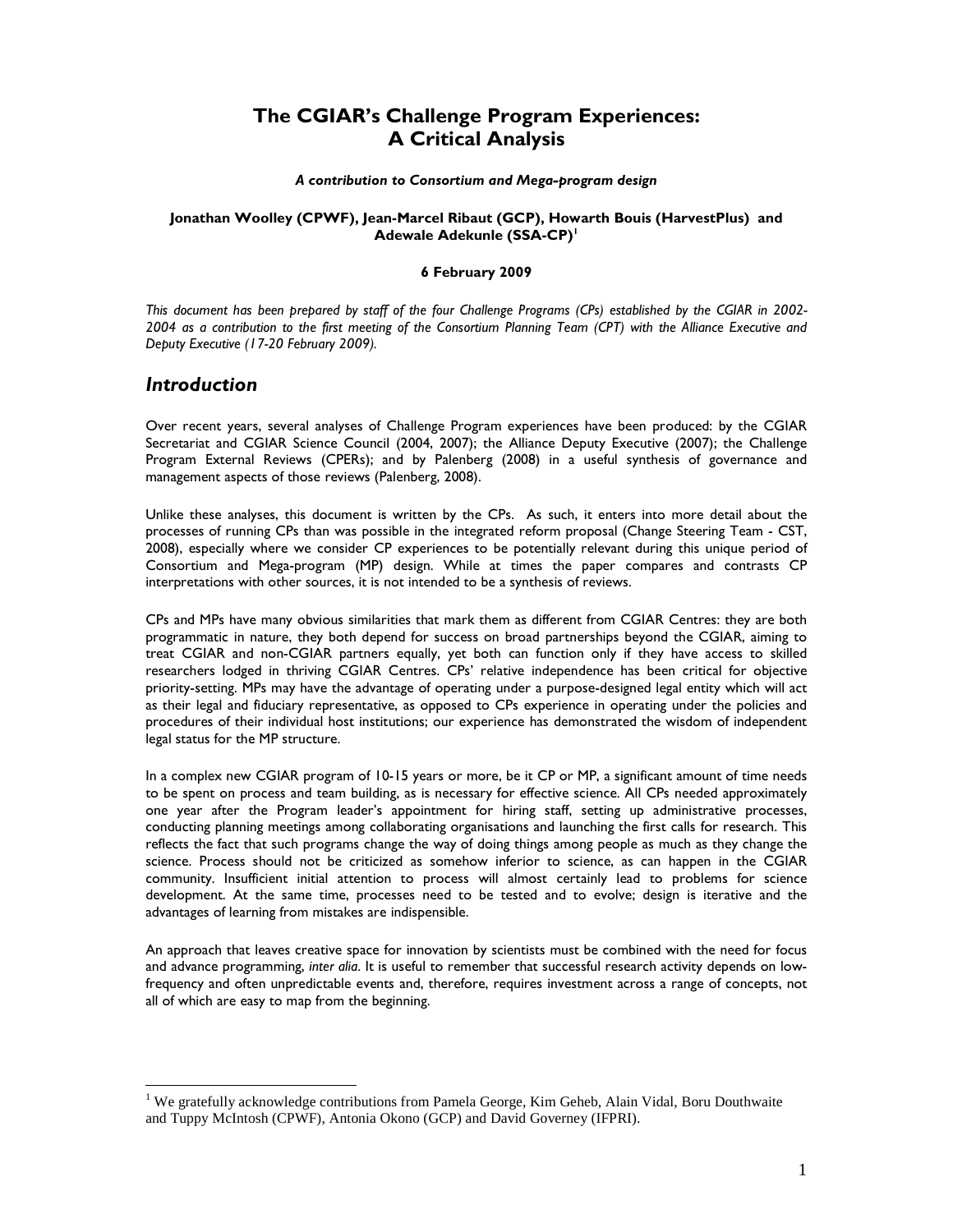# *Governance and financial management*

*Governance priorities emphasised by the CST paper (p17) are: Simplicity and clarity of governance; Greater efficiency and cost-effectiveness in terms of the proportion of available resources devoted to research; Avoidance of overcentralised decision making, and; application of the principle of subsidiarity.*<sup>2</sup>

### *Independence of the governing body: Theory and practice.*

The principles of setting up independent boards without conflicts of interest are well-known in the governance literature. In their learning processes, CPs dealt with the following paradox: In order to make the CPs truly functional and attractive to non-CGIAR partners, and hence more useful to the CGIAR Centres, it was necessary for the Centres to relinquish control of the governance process.

The key recommendation from the review of three CPs by Palenberg (2008) was that conflict of interest should be avoided by having governance invested in a Board of independent individuals. Host Centres should be represented on such a Board, but with a vote only on legal and financial matters that directly affect their host Centre. Also; a conflict of interest policy and procedures document should be agreed upon by Board Members.

One CP, *HarvestPlus*, already had a structure similar to that recommended by the external review teams, while two others, the *Generation Challenge Program (GCP)* and the *Challenge Program on Water and Food (CPWF)*, made radical changes in their governance so as to conform as closely as possible to external review recommendations.

In the case of *GCP*, because amendments to its Consortium agreement require a unanimous vote by the members, it took a considerable length of time and several in-person meetings for *GCP* to be able to amend the unanimity clause and pave the way for governance reforms. Finally, *GCP* has an Executive Board, and the Consortium Agreement is under review. Its Program Steering Committee should soon be converted into a Consortium Committee. This illustrates another of Palenberg's key recommendations: that majority voting rather than unanimous approval should always be a feature of CP - and presumably CGIAR Consortium and Fund - governance.

The *CPWF* was able to implement broader governance reform in one step, because amendments in the Joint Venture Agreement could be made with a two-thirds majority; it is however still in a process of evolution concerning the relationship and rights of independent members (the majority) and representative members.

*The Sub-Saharan Africa Challenge Program (SSA CP)*, not included in the review by Palenberg (2008), decided to reduce costs by replacing its initial fairly autonomous steering committee with a Program Committee which depends upon the Board of FARA.

## *Obtaining diversity and balance if several institutional partners make nominations.*

Obtaining balance of disciplinary experience, gender, *etc*, can be difficult in a group where each institution nominates its own representative, subject solely to no objection from other members. This was certainly a challenge in the early stages of at least one CP in both its steering committee and management team.

In the case of Consortium and MPs, if any process of nomination from different Centres or other groups were to be considered, agreements about obtaining overall balance would be needed; each institution or group of institutions could not necessarily nominate its first choice.

## *Unambiguous, direct chains of command.*

 $\overline{a}$ 

Palenberg commented on the need for an unambiguous chain of command from CP Boards to all CP managers, without confusions caused by the host Centres of different CP staff. As such, CP managers should be 'purpose hired' for the job, not seconded from individual Centres, and the CP leader should play a major role in their selection. This has definitely been the case with all CPs; even one which started with an approach closer to institutional representation in constituting the management team has clearly moved to direct appointment of

 $2^2$  We note that the governance mechanisms to be designed will only be at the level of the Consortium and Fund, not at MP level; however, we record here the lessons from CPs.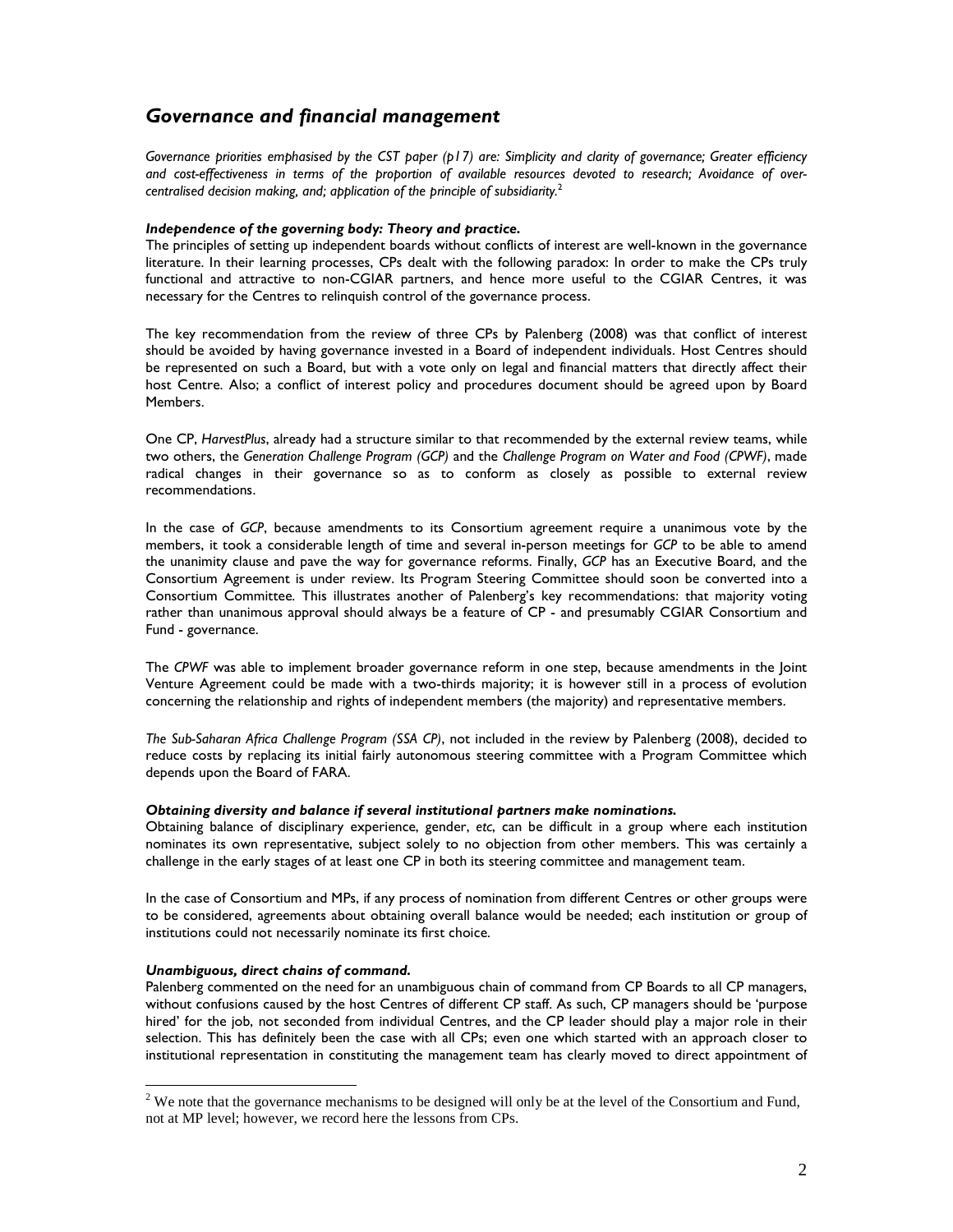all managers. Certainly some CPs had important difficulties with 'two masters' problems when key staff were appointed and supervised by one of the contributing Centres.

### *Responsibilities of Centres and of CPs.*

If CP experience is a guide, MPs of USD 50 million per year (the size of the largest Centres), or even USD 15 million (about the size of a present CP or of a small CG centre) will need their own independent and fullydedicated staff in program leadership, project monitoring and communication. One of the difficulties of the CPs has been the huge load placed on leadership because the system has required the same procedures as for a centre – such as annual reports, medium-term plans (MTPs), and now perhaps performance management while staffing has been a fraction of that in Centres. In the CPs, Centres are responsible for employment and performance review of project personnel, but CPs are responsible for M&E and impact assessment of individual projects.

#### *Location.*

From CP experience, it appears that MPs should be hosted at locations where high quality, affordable technical and managerial support is available and where conditions are suitable for the frequent, global travel of MP staff - which could be significantly more wide-ranging than for typical Centre staff. Transferring the experience of some CPs, location at a CGIAR Centre can offer advantages for smooth administrative support and staff interaction; a clear host-centre agreement can set out roles and obligations of each. The *SSA CP* shows that non-CGIAR institutions can also host CPs and perhaps MPs.

Other CP experiences indicate that it may be better to have an independent base in an institution with a complementary mandate, rather than sharing an address with a well-known host CG centre that works in a similar field, to avoid confusion in MP 'branding' and perceived conflicts of interest. The CPs' experience is that, regarding conflicts of interest, perception counts for more than reality and thus can be very damaging, despite safeguards.

#### *Funding issues in MPs that may be similar to CPs.*

The movement to MPs is desirable because it overcomes one of CPs' greatest challenges in funding: combining time-bound, project-like phases that assign research funds through projects, with the potential uncertainty of year-to-year funding, as experienced by the CG centres. This subjects them to the most difficult aspects of project management—the need to produce definite outputs by determined deadlines—without obtaining the advantage of knowing the time-bound budget in advance.

Individual donor preferences for regions, research themes and approaches have been successfully handled by CPs within a broader range of program research priorities, without necessarily running separate calls for each donor. Whatever method is used, consistent rules should be applied in order to ensure transparency.

Given that the Fund Council may take the decisions on what to fund in each of the MPs, and that it is unlikely that the Council members are experts in all subject matter of the MPs, a question stirs: Who will advise them? In this, the experiences of CPs, positive and negative, with independent selection panels (below) appear important.

It may be necessary to find an acceptable balance between more modest funding limits per proposal (Disadvantage: each proposal is more limited in the breadth of institutional participation it can attempt) and higher funding limits per proposal (Disadvantage: fewer proposals can be funded and therefore more groups of proponents may be excluded).

In Annex 1, a note shared amongst those responsible for the finance of CPs analyses lessons in financial reporting that may be useful in design funding for MPs.

# *Management and leadership*

#### *Difficulty of split appointments for management and leadership.*

Part-time dedication of research staff from different partner institutions is a CP strength that enables the inclusion of a range of suitable institutions in networked research. Typically it is achieved through contracted research, and a researcher may engage in both CP and non-CP projects. However, for management and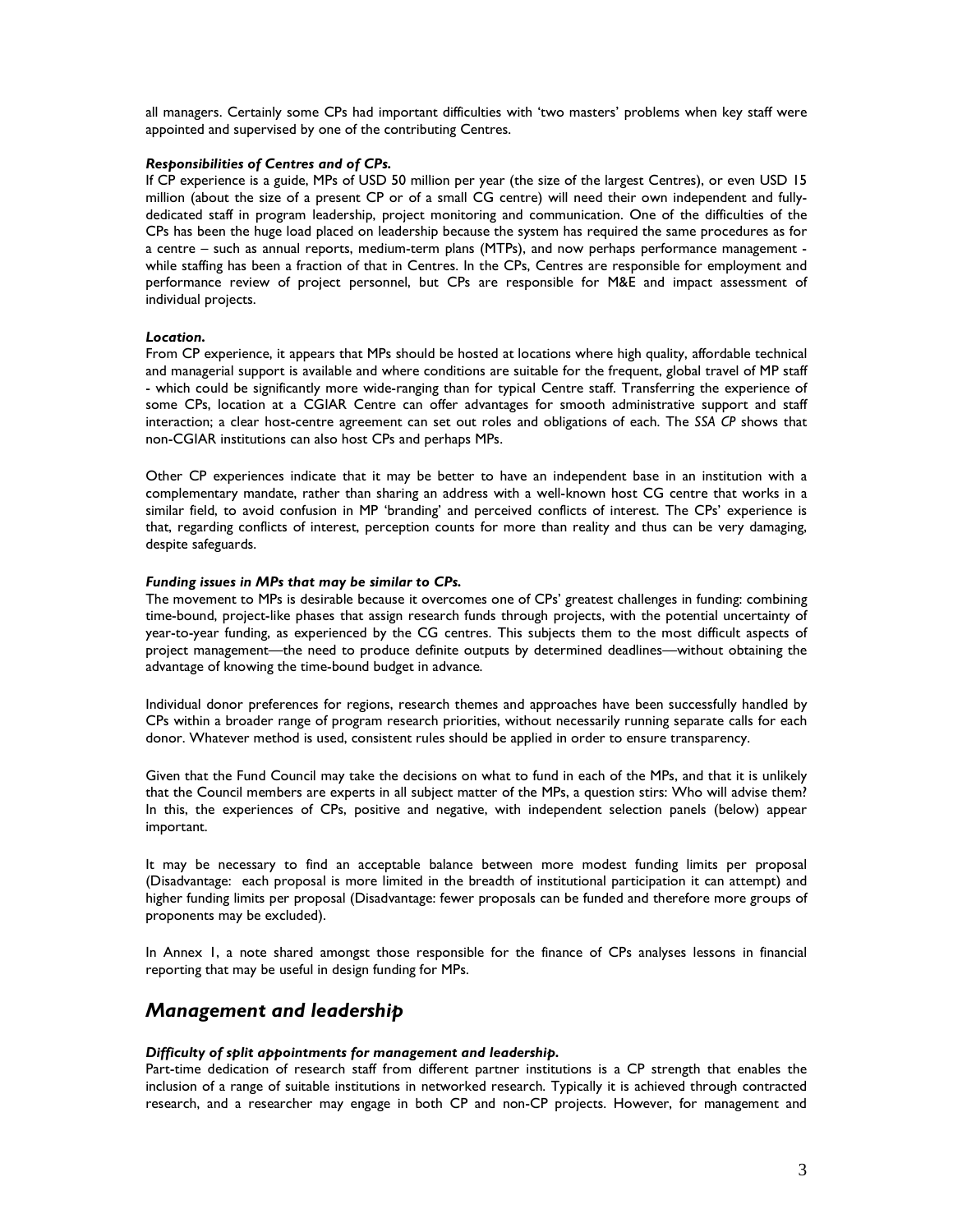leadership, split appointments between a CP and one of the partner institutions were generally found to be unsuitable. $3$ 

Our conclusion is that they are best avoided because they make loyalty and availability difficult in the already complex CP environment. We found that staff provided by different CP member institutions should dedicate 100% of their appointment to the CP. CP management operates more effectively if it has the primary responsibility for performance evaluation, taking into account the procedures of each institution that offered staff.

#### *Inspired and flexible leadership*.

Good coordination and leadership is identified by several CPERs and the ADE as key for effective team work and realization of goals and, indeed, it seems obvious. We emphasise here management team flexibility and motivation because of the dual task of CPs: leadership needs to guide the particular CP community in both the research-for-development agenda and in inducing effective partnerships to carry it out.

The distribution of these two key responsibilities among different managers depends on the particular CP, but two points are clear. Firstly, all program management team members should have knowledge and skills of both key areas as a person operating exclusively as a scientist or a networker would be unlikely to succeed. Secondly, it follows that it should not be assumed that the Program leader will be first and foremost a top scientist in the focus area; diplomacy and partnership building might be more important and the science credentials and skills might be supplied more by others in the team.

# *Partnerships for research*

 $\overline{a}$ 

Partnerships are highly valuable to innovative research for development because they provide improved performance in at least five fields that are all relevant to implementation of both CPs and MPs. *(See box below)*. Yet partnerships require extra investment in the sensitive coordination of different institutional cultures. They also increase the risk of poorly focused or executed research.

In reductionist terms, one could therefore argue that CPs should only partner with the minimum number of institutions obviously needed for a particular piece of research. The combined experience of CPs, however, is that *a priori* definition of the exact set of partners may either not be possible, or may limit innovation because it is not usually feasible to foresee each of the partner's roles. There are, however, common-sense rules of thumb about how to limit duplication among partners.

#### *Role of partnerships may be different in natural resources management and genetic research.*

Experience with partnerships has been somewhat different in the CPs. In those focussed on more specific issues with clear boundaries (*GCP* and *HarvestPlus*), partnerships were more specifically tailored ex-ante to the research task. For example, it is clear for each crop biofortification challenge in *HarvestPlus* that it needed to bring together specific expertise in crop breeding, nutrition, social sciences and specialised extension communication about biofortified crops. As a result, neither *GCP* nor *HarvestPlus* expects an increase in their partnership base in their second phases; rather, they will tend to focus on those who have been the more efficient suppliers in their first phases.

In contrast, the original mandates of *the CPWF* and *SSA CP* focussed on broader challenges and their partnership experiences are different. In natural resources management research (NRMR), it seems that systems boundaries need to be placed more broadly to improve the chance that research has impact for development. Thus, *CPWF* and *SSA CP* typically needed to involve a range of partners whose roles were not always strictly defined from the outset. That is, the partnership was not just a tool for doing research, but the partnerships and the science together created the research content and results.

<sup>&</sup>lt;sup>3</sup> The *GCP* ER observed that because of the increasing weight of "hands-on" management responsibilities, it is necessary to avoid spilt responsibilities for sub-program leaders between *GCP* and the sub-program leaders' home institutions. The *CPWF* ER commented on the excessive management workload and the "two masters" problem" because several management team members, theme leaders and basin coordinators were provided part-time by partner institutions.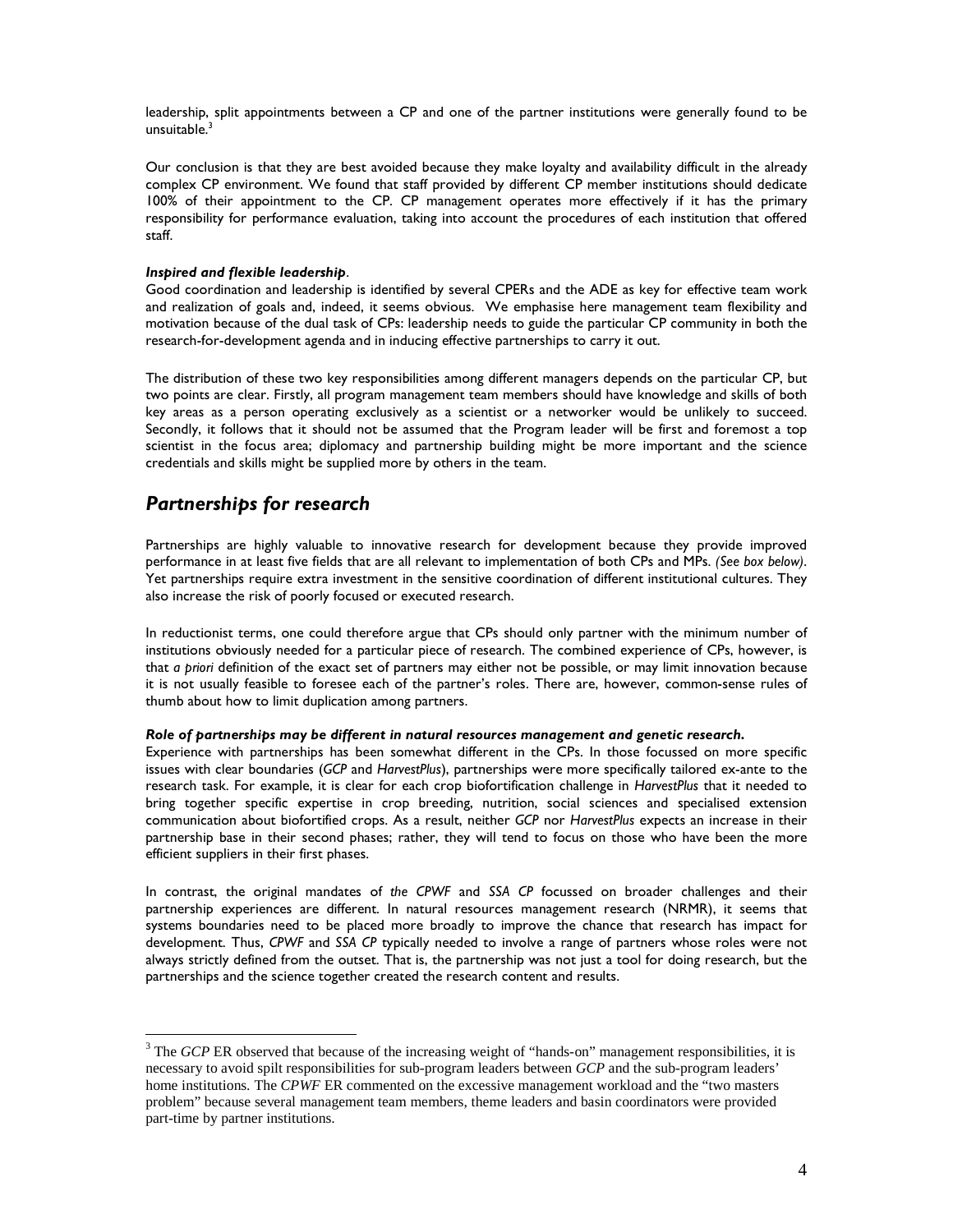### **Objectives of partnerships**

- 1. Knowledge sharing or creation: Foster information sharing and collaborative learning; crossfertilization of solutions; deployment of successful technologies
- 2. Political motives: Accountability to stakeholders, greater leverage and political legitimacy
- 3. Strategic motives: Access to resources and efficiency of resource use
- 4. Foster systemic solutions to systemic problems, mimicking the complexity of the system
- 5. Foster/accelerate behavioural and institutional changes through social learning

#### *Sources: Huxham & Vangen (2005); Hardy, Phillips & Lawrence (2003)*

For this reason, while focussing the content of its research in its second phase, the *CPWF* expects and requires its partnership base to change in each river basin as more suitable partners are found for different aspects of research.

The scope of the challenge and the resultant practices in handling partnerships is therefore the area in which most diversity can be seen among CPs. This is likely to be useful for considering the range of possible MP designs. Naturally, as more subcomponents are included in a CP or MP, it will become more able to deal with complex problems, but will also become more complex administratively.

The experience of *CPWF* shows that, as research-for-development becomes more complex on both social and technical dimensions *(see Figure 1),* it is more likely to need major investment in partnerships. This has resulted in increased costs, which is justified for complex problems because otherwise the research would simply not have succeeded.

There are other implications: there is a time-lag in obtaining the first results, and the results are more difficult to predict *a priori*, which therefore requires planning and M&E to be more flexible. Field research is usually restricted to a few specific locations, or even just one, so that the diverse research and development institutions can work together. Often project researchers have used action research and the progress of their mutual understanding is best described through the processes of social learning. Even work done at a single location, if properly designed, can just as validly contribute international public goods as work done in many locations on, for example, varietal testing.

By giving more leadership responsibility to non-CG partners, the *CPWF* found that the science questions are often differently handled, typically through better attention to integration and scale issues, through connection in policy making, and better attention to on-ground impacts. There are clear opportunities when national institutions participate as equal partners, contributing to, and even leading research projects.

## *Not always possible to assign exact roles to partners ex ante.*

One of the key opportunities for CPs and many MPs is provided by the broad partnerships of research for development, through stepping beyond CGIAR's traditional networks and daring to include more unusual partners in a project than might previously have been attempted. Investment in networks is therefore an investment in more effective science and not a transaction cost. CP and MP leaders therefore need to monitor the trade-offs between investment in partnerships to generate effective results from complex research and the additional time and cost requirements.

Palenberg (2008, p10) says that it is important to set concrete goals for each field of program activities as a basis for a successful partnership strategy. We agree, provided it is remembered that the partnership members themselves shape the research and lead it to innovation and new, unexpected hypotheses. If research is conceived by 'the few' and partners are merely sought to 'fill the boxes' according to that concept of the research needed, then several of the key features of innovation processes will be removed at the beginning.

The CST document speaks (p13) of "standardized arrangements" for inter-Centre collaboration. This implies regimentation. Yet in general the CPs found that the place of each CG centre is best allocated according to its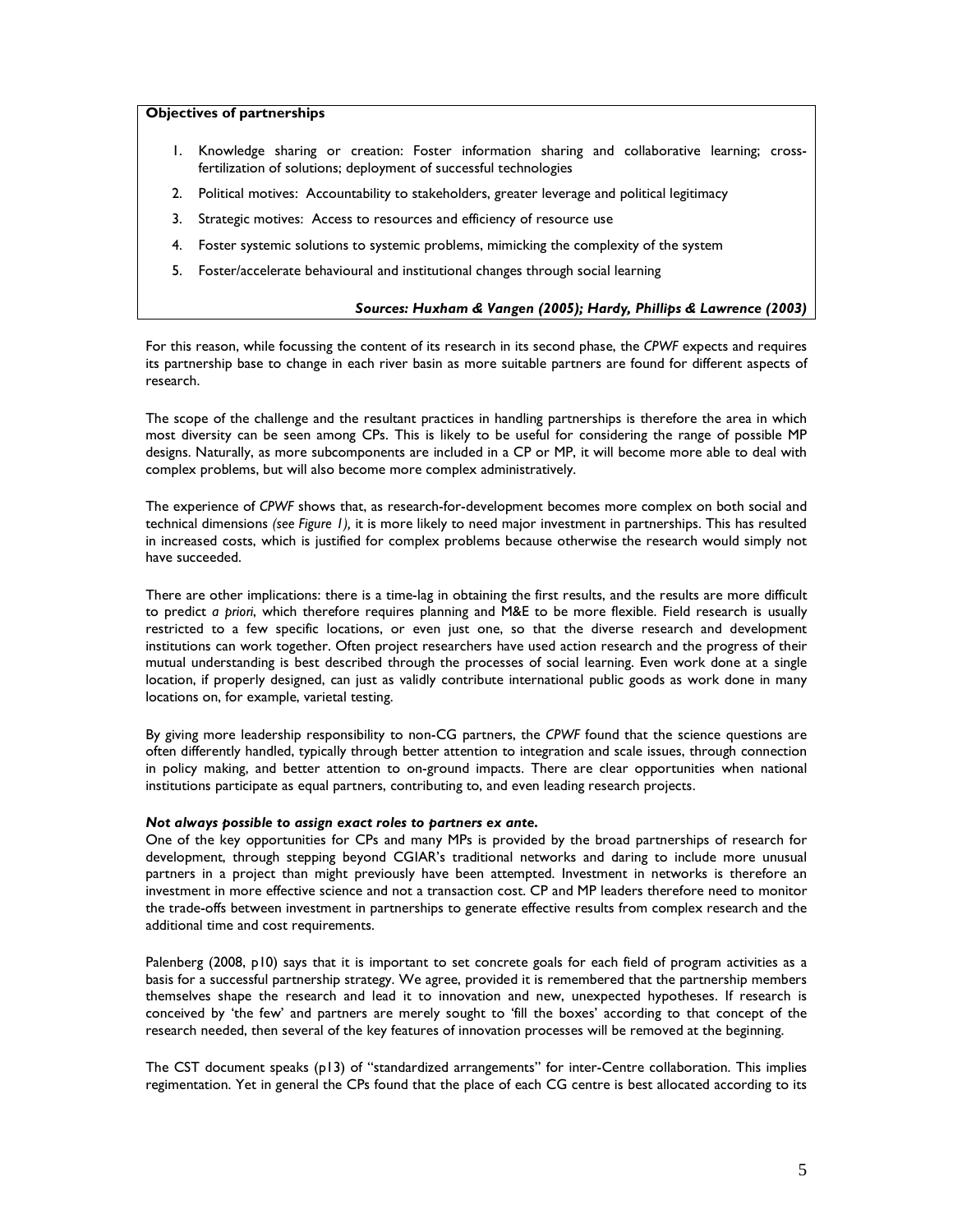research and other skills, whether through competitive or commissioned processes. When applying this theory to non-CGIAR institutions, the likelihood decreases of a one-size-fits-all arrangement working well for MPs.

There was concern from the ADE (2007) that partnerships were often formed to "tick the box" (their words). This is not a common anomaly within CPs. Furthermore, if it does occur, it is relatively easy for selection panels to spot the distortion. Indeed, if not detected in time, then during project execution the existence of "sleeping" partners becomes overt and the project adjusts. Existing CPs do not consider this to be an issue beyond the careful design of screening and selection processes.

In Annex 2, we suggest best practices for building collaboration among institutions and individuals.

## **Quotes about CP partnerships**

 $\ddot{\phantom{a}}$ 

"When new partnerships form, new paradigms, and even science, emerge that could never have been achieved by the individuals alone. It is trans-disciplinarity; much more than simply having people of different disciplines working together. Completely unexpected information and understanding have emerged when diverse CP participants meet, leaving behind their preconceived disciplinary or institutional notions, biases and knowledge" - *A CP project leader.* 

" Partnerships are difficult to cultivate but there are so many things good about them. Partnerships within the CP have remarkably brought capacity building in a most effective manner"- *A CP Project Leader* 

"Perhaps the most important value of this CP thus far is the opportunities it has provided for people of diverse backgrounds to think collectively about solutions to complex problems, and, in the process, to learn from one another." - *One of the CPER reports*

"The value added by [this CP] is the very important network capital that is created. [The CP] has been able to tackle issues that would have been impossible to cover by individual CGIAR Centres or NARS" - *EIARD*

#### *Communication in dispersed inter-disciplinary networks.*

The CPs spend considerable effort improving their inter-disciplinary communication and learning in dispersed networks; these experiences are likely to be useful to MPs, alongside those already available through other types of inter-Centre cooperation.

Dispersed scientific networks in a CP have been made to work via virtual communication; however, personal face-to-face contact remains vital, especially for interactions where preconceived notions are left behind. A typical challenge requiring plenty of face-to-face interaction is that technical language is either misunderstood, or has different connotations, to different disciplines, cultures and languages. We have also found that issues are resolved best in more formal decisions among partner institutions when it is built on plenty of informal communication among individual researchers and managers.

Communication tools such as a regular newsletter<sup>4</sup> can help dispersed CP members identify with a community of practice. The CPs additionally developed the virtual equivalent of face-to-face brainstorming and spontaneous meetings to deal with specific urgent issues. Other useful practices include an early face-to-face meeting of the team that will work virtually and maintaining a calendar (as much as one year in advance) of upcoming in-person meetings as well as key virtual meetings, to ensure focus and good attendance.

<sup>&</sup>lt;sup>4</sup> All four CPs have a newsletter and have each discovered that it is one of the most widely read and influential of their publications.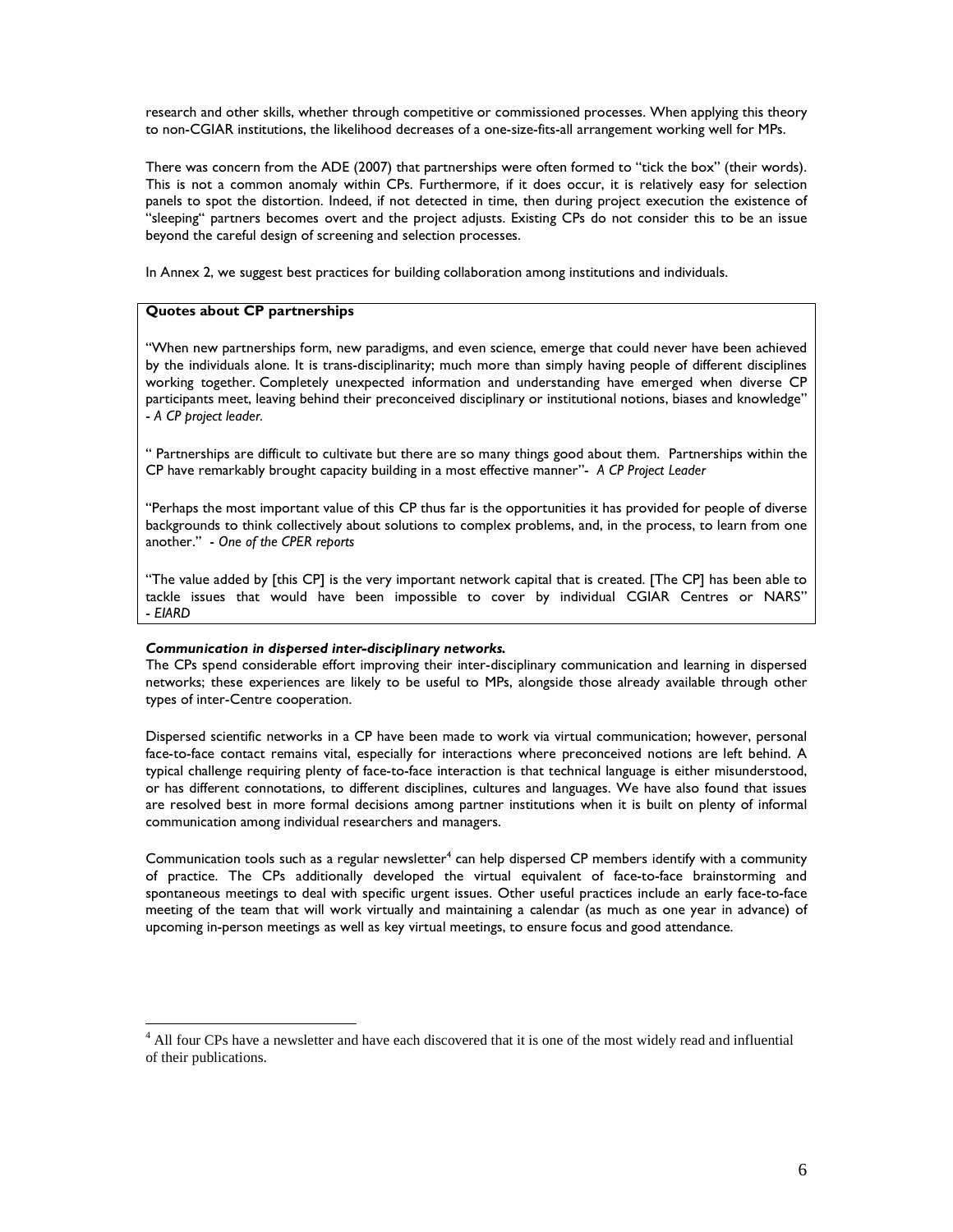# *Independent advice on research, partnerships and development outcomes<sup>5</sup>*

It is important that advice functionaries do not breach into policing roles, and that advisors stimulate innovation in science and process. For this reason CPs have so far relied more on Program Advisory Committees, Program Steering Committees or their Boards for independent advice than on CG-wide mechanisms such as the Science Council.

During their inception and early first phase, we feel that the CPs worked to 'broaden the mind' of the Science Council on the future needs of research for development, rather than vice-versa. Issues have included the role of NRMR, the difficulty of fitting CPs into an MTP structure designed for Centres, and the relevance of the International Public Goods concept. Happily, the Science Council recently moved closer to the perspective of the CPs, thus making its advice much more specific and applicable.

Challenges to be factored into future science and partnership advice include the following: Flexibility in the design and outputs of projects implemented by networks; Finding a logic model for Program planning that is compatible with emergent learning; permitting a mix of project outputs so as to engage diverse research-fordevelopment partners, and; Allowing time for learning and development of social capital in partnerships, by regarding them as investments, not as transaction costs.

Reviewers of competitive or commissioned research proposals constitute another stream of independent advice. These panels work best if they include both international experts in the thematic area and those familiar with the particular region or country/countries where the research is to be conducted. Despite any extra cost, all, or at least the final part, of the selection process is best conducted with the panel members face-to-face. Beyond this, CPs have had rather different experiences. *GCP* and *HarvestPlus* report no problems with the acceptance of selection results. The *CPWF* and the *SSA CP*, probably because of the broad range of their research, have found that the greater the level of specialization of research proposals, the more demanding it is to find independent reviewers of sufficient calibre, and the more likely it is that some proponents will be dissatisfied with the review.<sup>6</sup>

The challenge of putting together selection panels for a wide range of MPs makes it important to develop an excellent database of the reviewers available.

# *Priority setting for research*

*Some documents that review CPs tend to merge the scoping of whole CPs with the scoping of priorities of individual CPs. Scoping of whole CPs is covered in the first three recommendations of the CP lessons learnt review (CGIAR, 2007) and in a paper by the Alliance (Izac 2008). The key area mentioned by the CST paper in this regard (p17) is the need for a clear strategic focus that aggregates the collective wisdom of Centres and partners to develop and manage a high level strategy.* 

## *Who sets the priorities within a CP or MP*

 $\overline{a}$ 

Determining who should be involved in setting priorities for Programs is a sensitive matter. On the one hand, leaders and staff of CGIAR Centres are cognizant about CG system outputs and often also have a good grasp of the knowledge demands in the field. In *HarvestPlus* and *SSA CP*, priority-setting is primarily the role of management, with advice from the Program Advisory Committee that has the ultimate decision-making power On the other hand, a priority-setting process that relies solely on institutional information can degenerate to territorial ownership over direction, or to an exercise that includes everything to avoid bias. Both *CPWF* and *GCP* experienced this phenomenon initially, leading to sets of priorities too broad to allow a workable Program

 $<sup>5</sup>$  This important requirement is cited on p7 of the CST document.</sup>

<sup>&</sup>lt;sup>6</sup> Furthermore, if one tries to establish advisers with diversity in gender, national origin and age, traditionallyminded scientists are even more likely to be unwilling to accept the results. This occurred in the first competitive call of the CPWF, in which 30 panelists (21 for full proposals) were extremely diverse.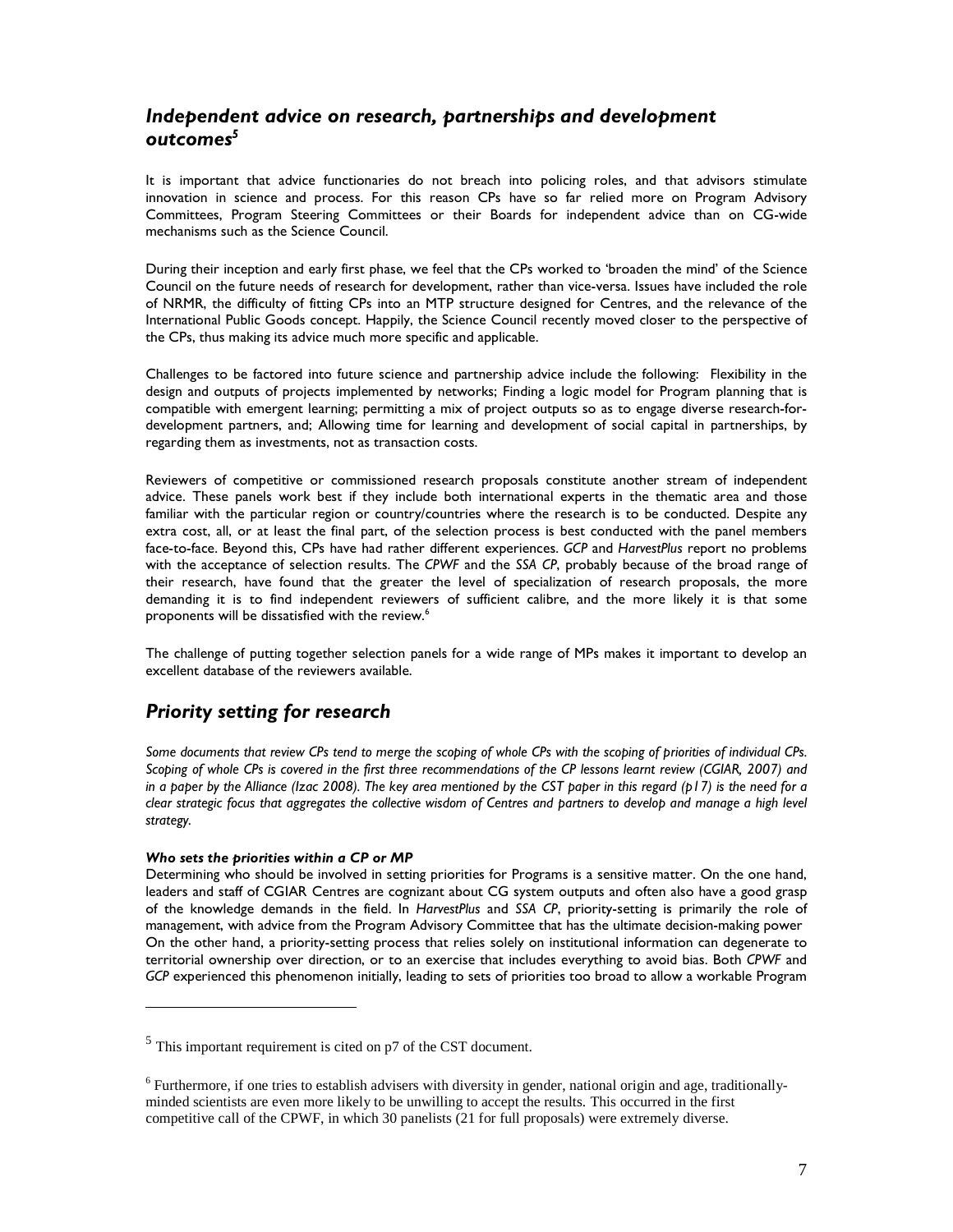focus. Conflicts of interest inherent in the governance or management structures interfered in *GCP* and the *CPWF* because the decision makers were also direct beneficiaries of the decisions they made. Both programs therefore introduced an element where independent expert panels decided specific priorities from among the broader range set by advisory groups of scientists (CGIAR and non-CGIAR).

#### *User-responsive priority setting for large CPs or MPs.*

 Mega-programs will need to meet the unresolved challenge of combining top-down and bottom-up priority setting. Top-down priority setting, such as developed by IFPRI and ISNAR, uses national statistics and policies and, sometimes, the opinions of representatives of national stakeholder groups. Bottom-up priority setting, such as developed by many CGIAR Centres and others, works with a farming systems approach, analyzing constraints and opportunities and their causes and building priorities for communities and small regions. Consolidating the needs of a very large number of communities into a national picture without merely letting the (often self-appointed) national spokespeople dominate requires delicacy and perseverance. If the target is transnational, for example a transboundary river basin or an ecoregion, then the challenge is even greater. The International Federation of Agricultural Producers (IFAP) worked with the *CPWF* in parts of the Mekong basin to attempt to design such a methodology, using its network of farmer associations. The effort was unsuccessful and remains at the level of a bottom-up process, probably because the participation by institutions at provincial, national and river basin scales was not adequately incorporated.

# *Selection processes for research projects*

In CPs, and now presumably in MPs, a battery of process tools with different levels of competition, from direct commissioning through competitive tendering to open competition, may be required to address research areas.

Competitive bidding is effective in opening up the research agenda to new suppliers, in stimulating new partnerships and ideas beyond those that were known to CP management and in setting high standards of planning and science. Yet when used alone it is less effective in balancing the coverage of a large set of priorities, research themes, geographical target areas and types of lead institution.

Competitive bidding can hinder building of the community-of-practice in three ways. First, if a proponent does not know whether her proposal will be selected, she will be more reluctant to fully commit to the planning process.

Second, a winning bidder has agreed to undertake a specific activity. CPs must be flexible as ongoing research and external circumstances dictate changes in overall plans. Unless fully integrated into a culture of teamwork, the winning bidder may be reticent to alter the content of the winning bid, which may have taken quite a substantial amount of work to prepare. Even if all players are amenable to adapting their proposals, traditional procurement rules do not allow the winners to be approached to modify their proposal, as this could be appealed by those not selected as being a change in the conditions of selection.

Third, it is usually expected that competitive bids will be decided only on the basis of technical competence, institutional capacity and partnership quality within the proposal, perhaps with a value also placed on capacity building. The ability or willingness to collaborate across project boundaries is essential yet difficult to assess in evaluating formal proposals.

The relevance of competitive approach can evolve over time. For example the *GCP* found it very suitable during the first phase of the program to build the research community and identify the winners, but *GCP* management is currently questioning the need for further competitive calls during the Program's second phase as their research objectives are now more focused with deliverables clearly defined.

For competitive grants the CPs discovered that their governance structure must remove any appearance of conflict of interest in research selection; if this cannot be achieved, it may be better in the current environment to avoid the use of competitive mechanisms. The attractive mixed model, in which a group of institutions agree to conduct research and invite others to compete with them for funds, is untenable under typical procurement rules.

Procurement and audit specialists should not become the final arbiters of the competitive process design, as experience demonstrates that they usually do not have the necessary understanding and experience of the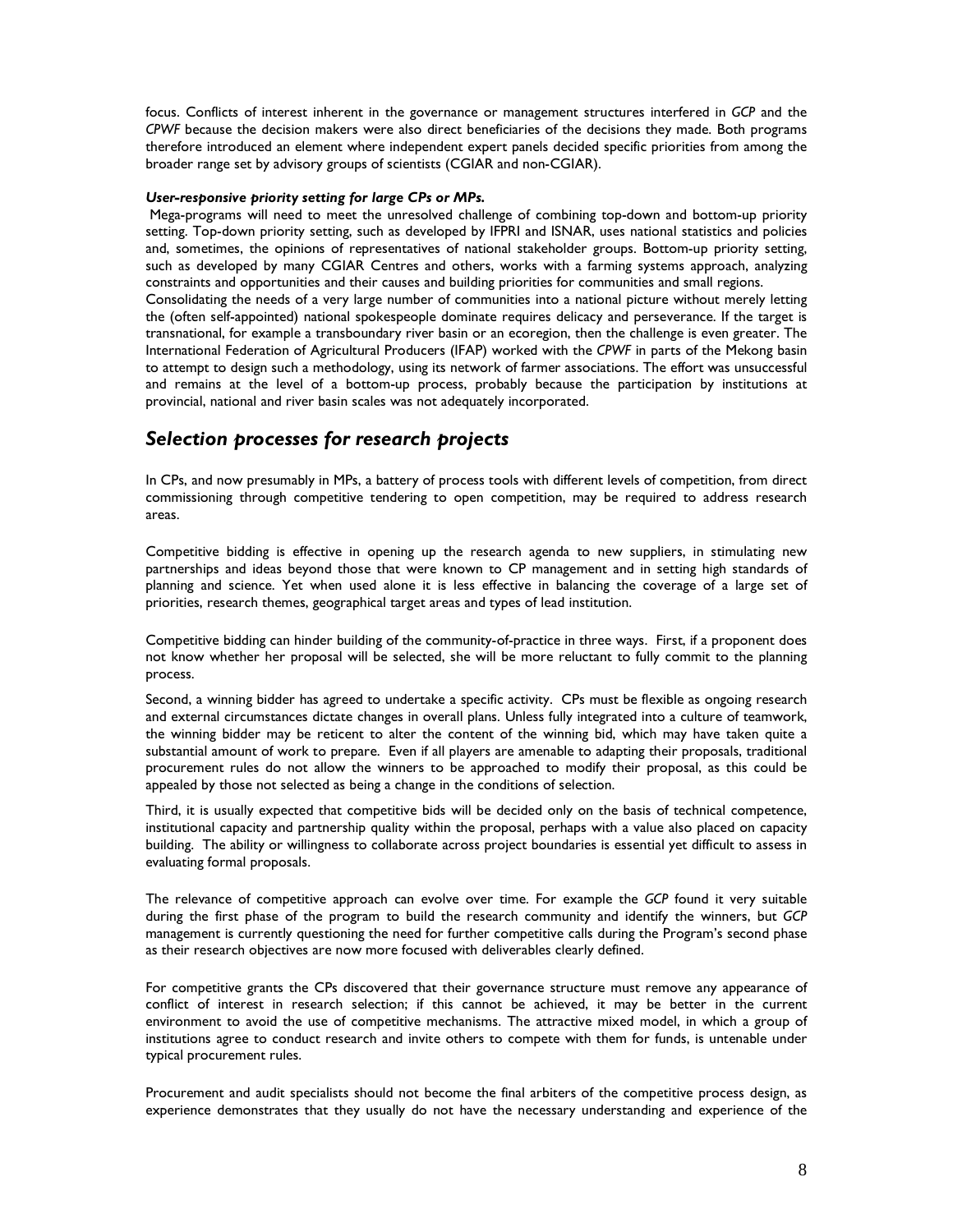needs in research for development, nor of the difference between research and the standard procurement of goods and services.

If competitive processes are to be used in MPs, then work with innovative procurement specialists to extend beyond present CGIAR Financial Guidelines will be necessary. Palenberg (2008, p11) both expressed surprise that the Guidelines were deemed to apply to CP competitive processes and also pointed out the large amount of extra work involved, on top of already demanding administrative selection processes. He also expressed the view that it is reasonable to award a "sizeable but not dominant" budget share through competitive mechanisms.

All CPs have a wealth of detailed processes, including guidelines and formats, that could readily be adapted to the needs of MPs and which represent a major investment of staff time and experience. CPs will be happy to provide this information as MP design and implementation proceeds. They would also be pleased to provide detailed insights into the implications of the present CGIAR Financial Guideline 6 on the design of competitive processes.

# *Monitoring, evaluation and impact assessment*

## *Performance contracts.*

Contracting research for development is certainly not the same as contracting the construction of a bridge. Palenberg (2008) raises the question of how far it is possible to design binding research contracts with measurable performance indicators. Given that effective research often needs to adjust along the way, how should this be handled? Furthermore, if part of the aim of MPs (like CPs) is to build broad, innovative partnerships to do the job better, how can new partners be encouraged when performance contracts will often lead to sanctions being passed from the lead institution that signs the contract to other research providers further down?

The contracts arising out of competitive processes make it difficult to negotiate substantial adjustments in research plans so as to respond to new developments or knowledge. Combining the best institutions and ideas from two or more projects in a competitive call would often provide the best research design, but is typically – and unfortunately - prohibited by procurement rules.

#### *A different planning mechanism is needed for programmatic structures.*

 Almost every CP project is collaborative; furthermore CPs have relatively few researchers of their own. With a growing number of projects to manage, with various partners, various timelines, and projects standing on the shoulders of other projects, we have found that the present MTP template, designed for CGIAR Centres is often not appropriate for CPs. Specifically, the MTP logical framework does not allow sufficient detail of individual CP projects to be useful as a planning and monitoring tool for CPs. The present template also fails to address the 'sandwich' situation of most CPs—they are both the recipients and disburser of funds for and to projects.

#### *The balance between research and impact.*

As well as to those in the science community, it is important that knowledge reaches those who apply science to development; there is a need to identify ground-breaking pioneers in application of research to development and to share new information with them. Existing CPs demonstrate the potential for development impact through their broadened partnerships in research for development. On account of the complex social and political issues involved in the process, the time frame and any assumptions for achieving impact should be set realistically.

To achieve the development impact from the focused research expected from CPs within a tight time frame, it is heartening to note that the Science Council has re-evaluated its previous rejection of research with local impact. All large scale impact as International Public Goods must first grow from local testing and impact. Without this openness, NGO and other development partners would not have been able to work effectively with the CGIAR's CP initiatives.

Participatory analysis of 'impact pathways' is a methodology becoming increasingly important in bridging the gap between research and development; it has been applied particularly by the *CPWF* (Douthwaite et al, 2007). Uptake pathways need to be established and periodically revised so as to monitor the progress of research.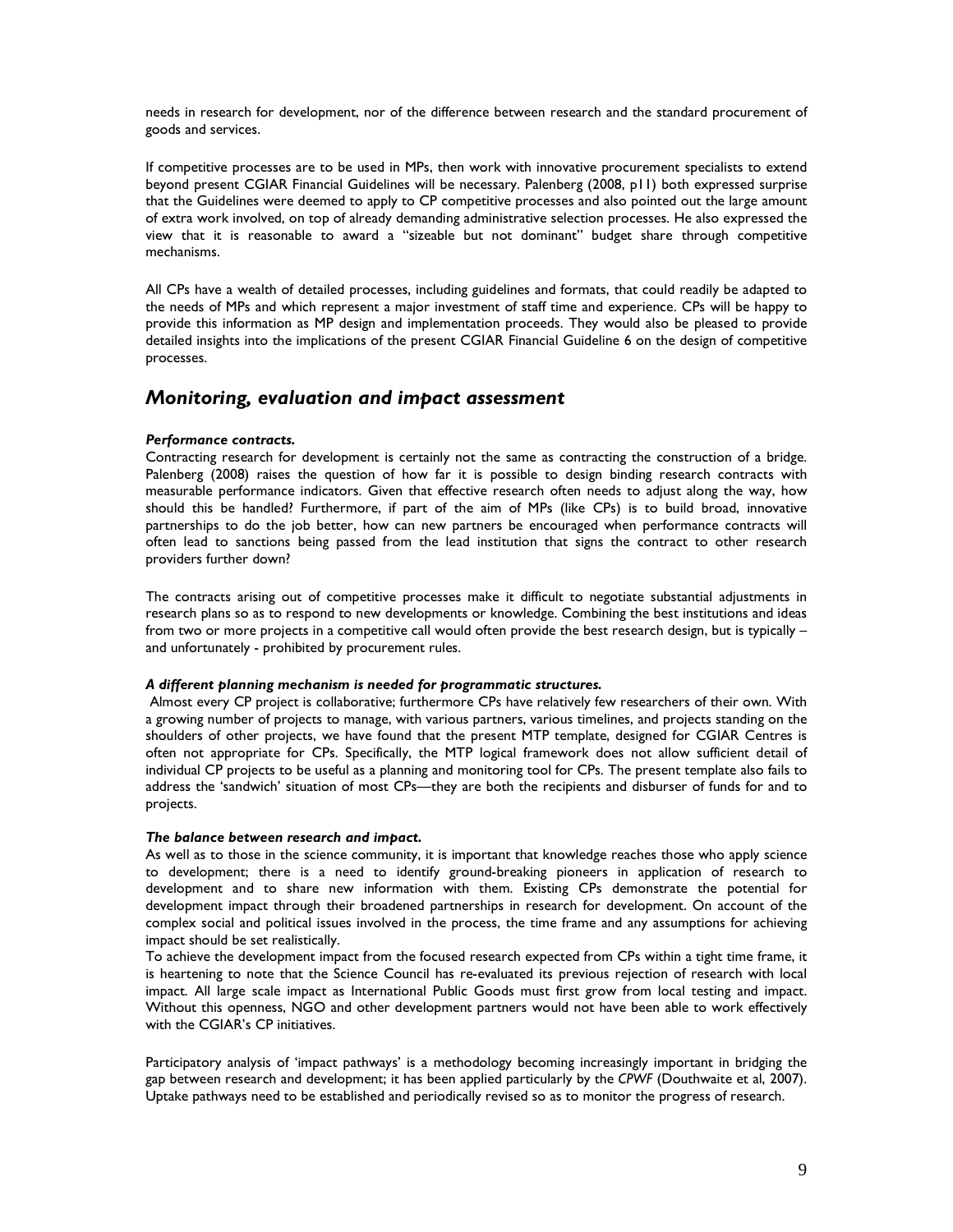#### *Strengthening to linkage of CGIAR research to impact.*

CPs have followed their mandate to open up broader partnerships and to link strongly their research to impact. During these processes we have become aware of other opportunities that we might pursue in the future. Development projects could be connected to research networks through a light earmarking of grants and loans to developing countries, to collaborate with, and buy services from, the CGIAR system.

Similarly, donors could be asked to strengthen incentives for donor country ARIs to collaborate with CG networks. Within CP and, potentially, MP practice, longer project time horizons and funding of stakeholder capacity building could help develop social capital: networks and social capital could be treated both as the means and an output of projects.

# *Intellectual property*

In multi-partner programs such as MPs or CPs funded partly or wholly by public funds, the safeguarding of intellectual property (IP) for broad use in the public interest is a major concern. An experience of GCP illustrates the difficulty of ensuring that practice by all partners follows the rules. HarvestPlus and CPWF face similar challenges to GCP, which they handle in slightly different ways.

In order to realise GCP's mission and mandate to generate international public goods for wide dissemination, the GCP Consortium Agreement and project contracts include provisions on IP. However, GCP found that some partners are not complying with contract provisions to make GCP-funded products available to all.

These provisions need to be revisited with a view to removing any ambiguities in interpretation, and to sealing gaps to ensure sharing of germplasm or other IP material with other researchers in the GCP network. GCP is exploring ways to compel compliance to the contractual documents, including ultimately requiring reimbursement of funds from partners who fail to live up to their obligations. Respect for IPR must be balanced with furthering the overall humanitarian mission of GCP.

In the *HarvestPlus* IP policy, individual research partners can take out patents on their own discoveries, but they must make their results freely available in the public domain for use in developing countries.

IP issues in NRMR are more connected to aspects of methodologies and processes, and tend to arise less frequently. In the *CPWF*'s case, its legal representative IWMI holds the IP resulting from *CPWF* contracts through an assignment agreement on behalf of the CPWF Consortium. *SSA*,*CP* for its part proposes shared IP rights among partners.

# *Data sharing and synthesis*

## *Data sharing.*

The issue of data sharing is closely related to that of intellectual property. There are two interrelated aspects, both of which have been relatively difficult for CPs. These are (a) design of suitable platforms to receive data and (b) enforcement of contractual rules to ensure that data from financed projects is deposited in those platforms.

The *CPWF, SSA CP* and *GCP* have established data platforms. The *CPWF* has invested in this area since program inception, but this has been an area of little success - indeed great frustration - in establishing attractive userfriendly platforms suited to the diverse data generated by NRMR. In order for some projects to fulfil their contractual requirements to share data, it has been necessary to receive data via CD-ROM. *GCP*'s effort to establish platforms is more recent and has been more successful but it too is still struggling with data presentation, access and sharing, especially for multi-partner initiatives. *SSA CP* tapped into its partners' strength of some partners in data management to develop the platform through which it could share its data. Its effectiveness is soon to be tested. We note that the ADE is similarly concerned about this data challenge.

Even when a platform is available, all CPs have experienced variability in the quality of data from their partners, due to diversity and geographic dispersal, as well as the different capacity of partners to generate data and ensure its quality. This may be resolvable through retaining final contract payments until quality and welldocumented data is deposited and through reminding project partners of requirements and the larger Program rationale. Such a process is already in place in the *GCP* but might not be sufficient.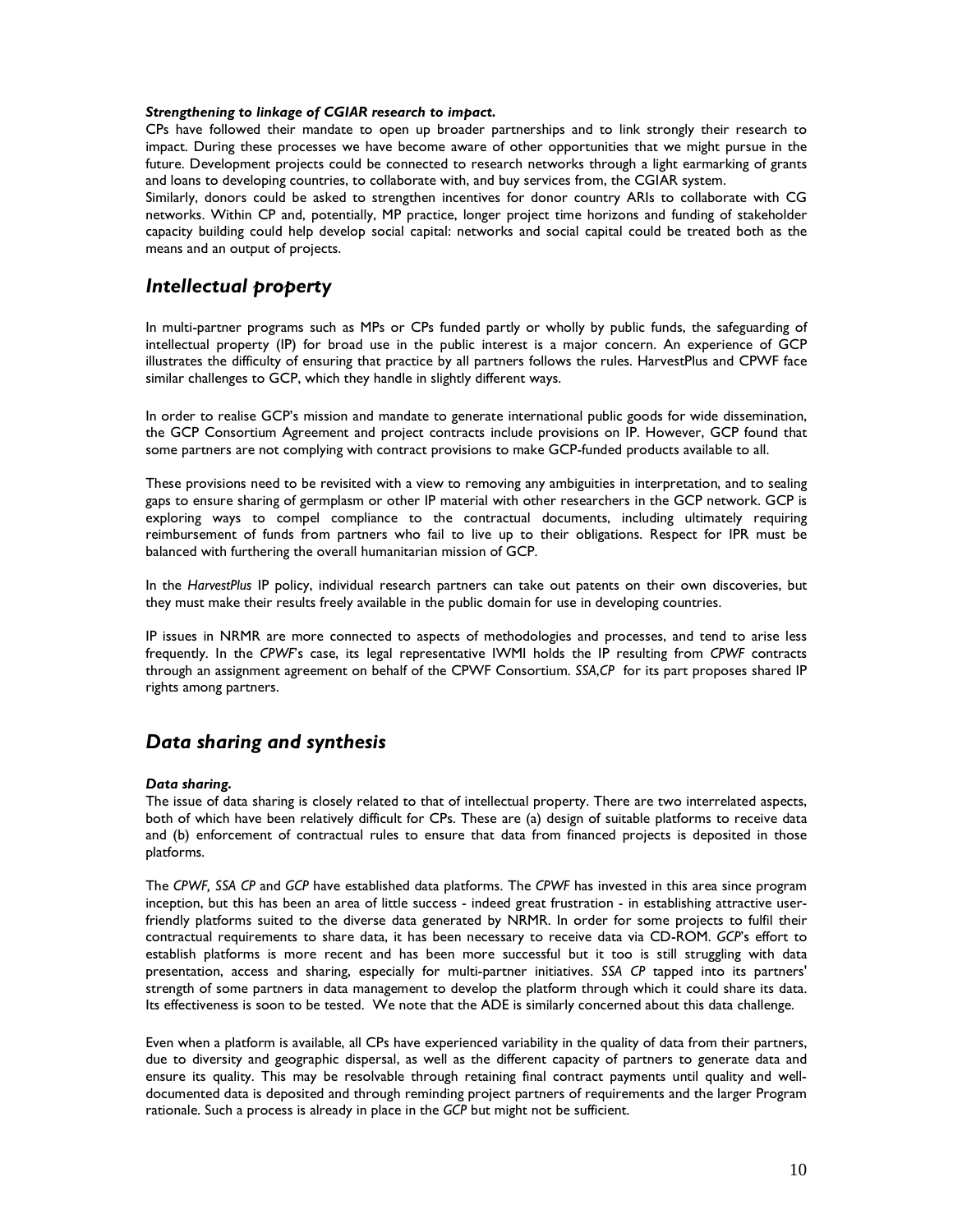### *Synthesis.*

We learnt in the CPs that research suppliers tend to focus on reporting and promoting the achievements of their own institution, even when they are part of a network of projects. Synthesis of the results of various projects led by different institutions has therefore been one of the greatest challenges for CPs – one that has not always been adequately met. We anticipate that synthesis will be a similar challenge for each MP.

Based on CP experience, it will require advance agreement (and probably contractual agreement) with different projects about the information to be gathered, followed up by MP staff as well as project staff from implementing institutions.

Again by analogy with CPs, a specific effort will be necessary to build the visibility and identity of each MP, including strict requirement for crediting the program and using its logos; this is necessary to encourage others to contribute to and support the MP network. They may not even realize such a network exists if individual institutions do not share the credit, or if they treat the MP as though it were 'another funding agency' rather than a scientific joint venture.

# *References*

ADE (2007). *ADE Study: Lessons learnt in first cycle Challenge Programs*. Alliance Deputy Executive of the CGIAR Centres, Rome, September 2007.

Austin, J.E. (2000). *The collaboration challenge: How nonprofits and businesses succeed through strategic alliances*, Jossey-Bass Publishers, San Francisco.

CGIAR (2004). *Synthesis of lessons learned from initial implementation of CGIAR pilot Challenge Programs*. CGIAR Science Council, Rome and CGIAR Secretariat, Washington, DC, October 2004.

CGIAR (2007). *Lessons learnt from selection and implementation of the CGIAR Challenge Programs*. CGIAR Science Council, Rome and CGIAR Secretariat, Washington, DC, October 2007.

Change Steering Team (2008). *A revitalized CGIAR – a new way forward: The integrated reform proposal*. CGIAR Change Steering Team, 3 November 2008.

Douthwaite, B., Alvarez, B.S., Cook, S., Davies, R., George, P., Howell, J., Mackay, R. and Rubiano, J. (2007). Participatory Impact Pathways Analysis: A Practical Application of Program Theory in Research-for-Development. *Canadian Journal of Program Evaluation.* 22(2) pp. 127–159

Foster-Fishman, P.G., Berkowitz, S.L., Lounsbury, D.W., Jacobson, S. & Allen, N.A. (2001). Building Collaborative Capacity in Community Coalitions: A Review and Integrative Framework, *American Journal of Community Psychology, 29(*2): 241-261.

Hardy, C., Phillips, N. & Lawrence, T.B. (2003). Resources, Knowledge and Influence: The Organizational Effects of Interorganizational Collaboration, *Journal of Management Studies, 40*(2): 321-347**.**

Hudson, B., Hardy, B., Henwood, M. & Wistow, G. (1999). In Pursuit of Inter-Agency Collaboration In The Public Sector: What is the contribution of theory and research? *Public Management Review, 1*(2): 235-260

Huxham, C. & Vangen, S. (2005). *Managing to collaborate: The theory and practice of collaborative advantage*, New York: Routledge.

Izac, A.M. (2008). *Analysis of comments from the SC on the pre-proposals for CPs.* Alliance of the CGIAR Centres, Rome.

Linden, R.M. (2002). *Working across boundaries: Making collaboration work in government and nonprofit organizations*, San Francisco: John Wiley & Sons.

Roberts, N. (2001). Wicked problems and network approaches to resolution, *International Public Management Review, 1*(1), downloaded from:

http://www.idt.unisg.ch/org/idt/ipmr.nsf/ac4c1079924cf935c1256c76004ba1a6/1f3bcad88f16e7c6c1256c76004b e2c4/\$FILE/IPMR\_I\_I\_WICKED.pdf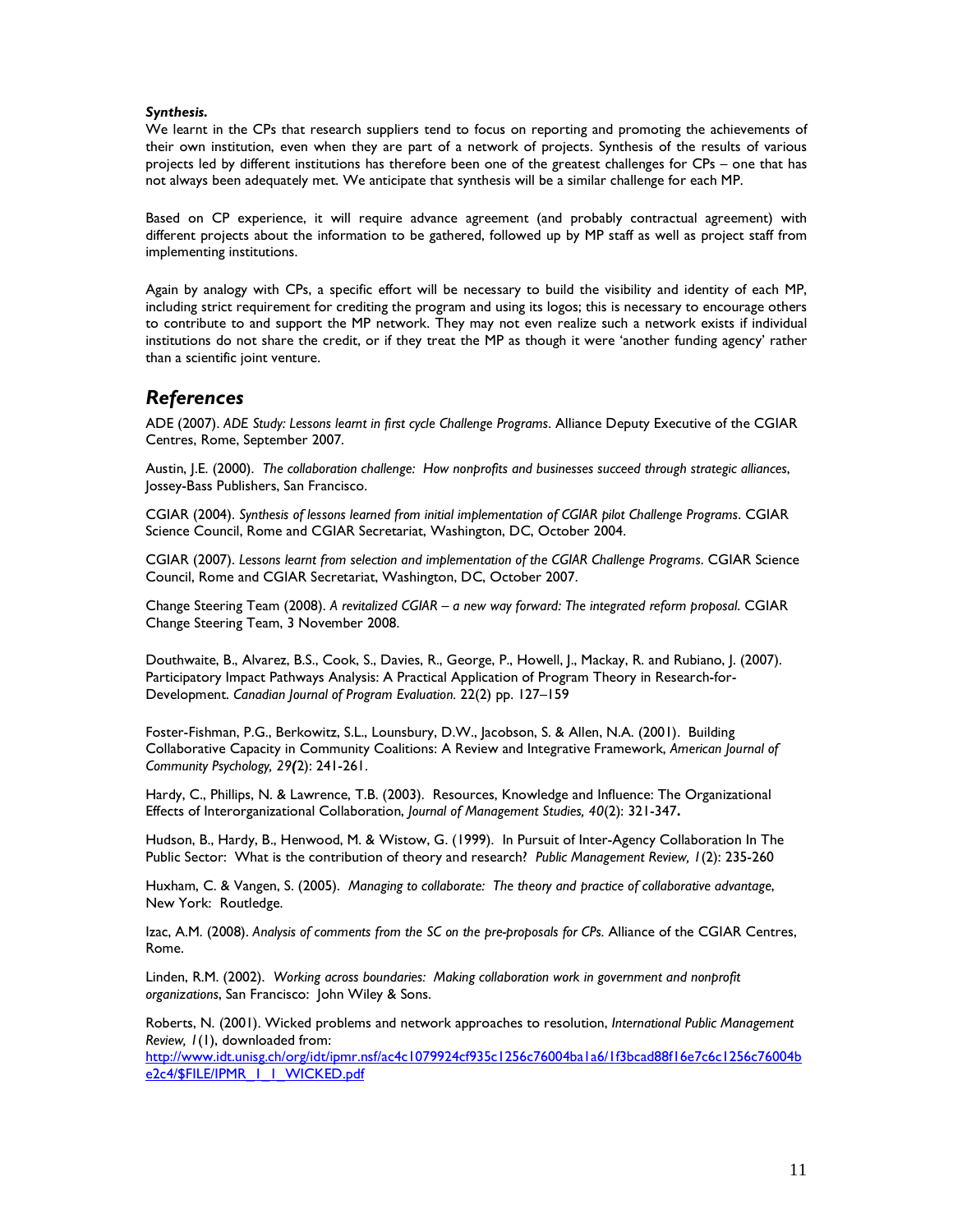Palenberg, M. (2008). *Cross-cutting observations based on the review of three CGIAR Challenge Programs.* Institute for Development Strategy, Munich, 24 April 2008. presented at CGIAR ExCo 14, Ottawa, Canada, May 2008.

Patton, M. Q. (2007). *Development Evaluation*. Presentation given at the American Evaluation Association Conference, Baltimore, Maryland, USA, November

Stokols, D., Hall, K.L., Taylor, B.K. & R.P. Moser (2008). The science of team science: Overview of the field and introduction to the Supplement, *American Journal of Preventive Medicine, 35*(2S): S77-S89.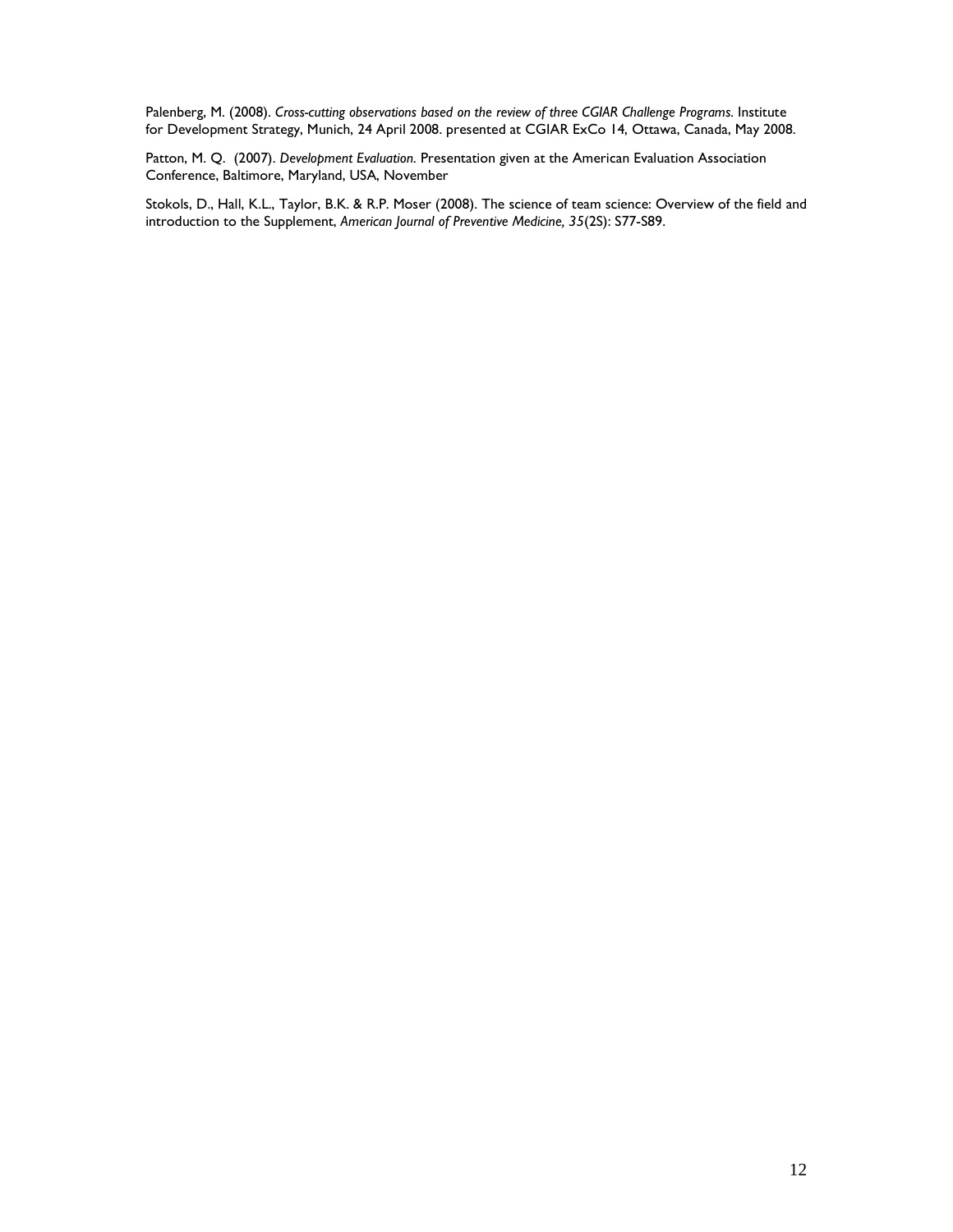

Source: Patton, 2007

**Figure 1: Research for development on complex challenges**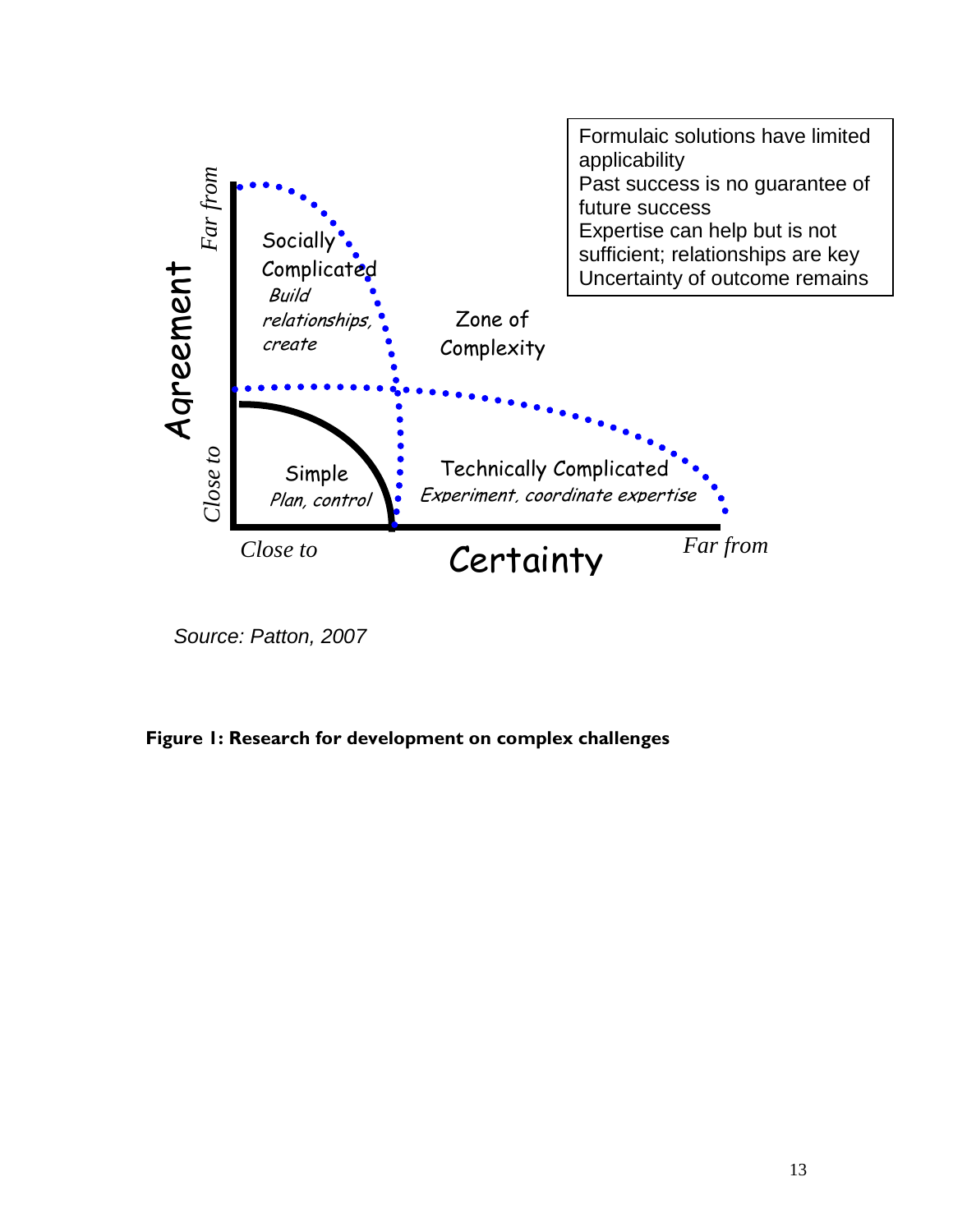# **Annex 1. From Challenge Programs to Mega Programs – The Implications for Financial Reporting.<sup>7</sup>**

The Annual General Meeting of the CGIAR December 2008 confirmed in principle to follow the recommendations of the document "A Revitalized CGIAR – A New Way Forward."

A key change in operations and financing thereof, will be the development of a Strategy and Results Framework which will create "Mega Programs." These Mega Programs will be funded by the Donors through the Network Fund to the Alliance. There are fundamental issues to be addressed with this proposal structure: How will these Mega Programs report? Will they be separate legal entities with Boards of Trustees? How will the Mega Programs be audited?

These same three questions all arose when the CGIAR embarked on Challenge Programs in 2003. The fact that each of the four existing Challenge Programs (Water for Food, Generation, HarvestPlus and Sub Saharan Africa) ended with different Governance Structures and somewhat inconsistent financial reporting formats has been a criticism of the CGIAR review teams in 2008. It is therefore important to agree on an overall financial reporting structure for the proposed Mega Programs to ensure consistency in approaches and especially to ensure that these reports may be audited in accordance with Generally Accepted Auditing Practices (GAAP) and satisfy the Donor's reporting needs.

## **Reporting by Challenge Programs – HarvestPlus**

The comments below relate to the HarvestPlus Challenge Program which is jointly managed by two Centres (CIAT and IFPRI.) It is likely that many of the Mega Programs will also have joint (or several) Centres managing the research activities.

HarvestPlus is categorized as a "jointly controlled operation" involving the use of the assets and other resources of the venturers rather than the establishment of a corporation, partnership, or other entity, or a financial structure that is separate from the venturers themselves." This arrangement is in accordance with International Accounting Standard No. 31 (IAS-31.)

## **Financial Reporting of Interests in Joint Ventures**

The annual reporting of the HarvestPlus Challenge Program financial activities was developed in accordance with the underlying principles of a proposal from IFPRI to the then committee of Deputy directors General. The financial reports consist of cash basis reporting showing income flows (Cash Receipts) from Donors and payments made to agencies (Cash Disbursements) engaged to carry out the work. The outflows of funds are made against deliverables and progress statements in the same manner as, for example, the main contractor in a construction enterprise would schedule payments to subcontractors against finished work. This format of reporting has the important advantage from the donors' perspectives of seeing the rate of distribution of Program funds on an annual and cumulative basis. The "cash on hand/investments" of the Program are shown in the Balance Sheets of the managing entities. However, one of the disadvantages of the Cash Receipts and Disbursement format of accounting is that it does not show on an annual basis the actual "costs" incurred in the fiscal year by the contracting agencies. This is shown via the individual audited accounts of the contracting agencies.

Practical impediments to moving to an accrual basis of reporting include:

1. Timeliness

 $\overline{a}$ 

- a. Many of the contracting agencies' externally audited accounts are not co-terminous with the calendar year end of the CGIAR Centres and would require separate certification by the agencies' external auditors.
- b. Even in cases where the contracting agency reports on a calendar year basis, there may be significant delays in receiving the audited accounts. For example, a number of universities that

 $<sup>7</sup>$  A shortened version of a note shared by David Governey (IFPRI) with those responsible for CP financial</sup> reporting.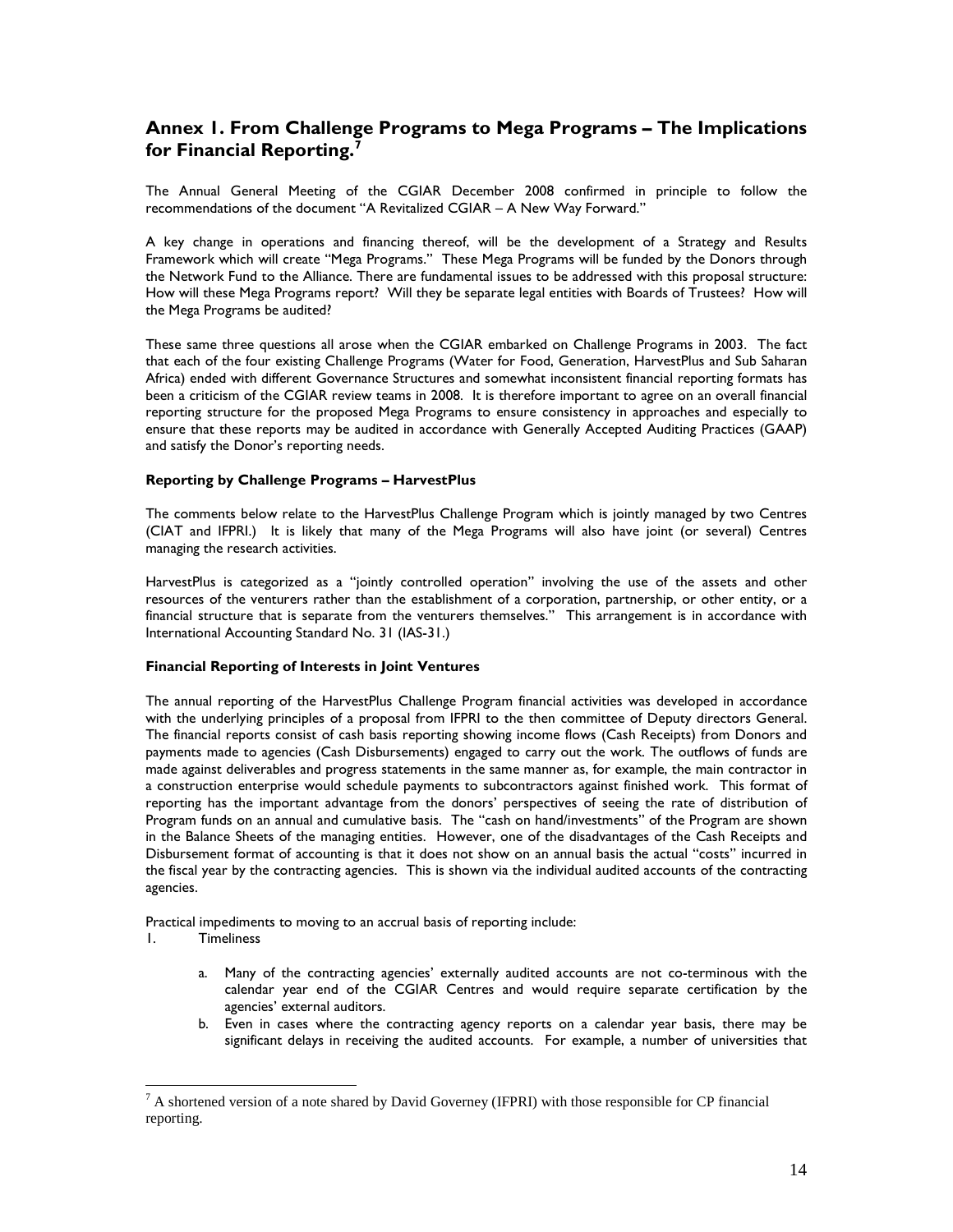subcontract for HarvestPlus do not report until June or July, several months after CGIAR Centres are obligated to issue their audited financial statements.

2. Audit Reporting

External auditors issue full opinions in accordance with GAAP on legal entities to the shareholders/Board of Management of the particular entity. The transactions of the entity/company are recorded in the books of the entity and are subject to the internal control processes and procedures of the entity. External auditors are fee to examine all transactions of the relevant entity and can do so with their underlying knowledge of the internal control system, which is relied upon by management. In the case of Challenge Programs often sixty percent or more of the research may be carried out by other organizations which are audited by audit firms different from that of the managing entity. Even in the case of HarvestPlus, IFPRI is audited by RSM McGladrey and CIAT is audited by Deloitte. In such circumstances, the external auditor would be unable to issue a full opinion on the financial statements even with the benefit of cooperation of the other entity's external auditors.

## **Possible Solutions**

The New Consortium Legal Entity (NEWCO) will prepare conventional accrual based financial statements including a Balance Sheet, Statement of Activity (Profit and Loss Account) and Funds Flow Statement with accompanying notes.

The Statement of Activity will include as income the "unrestricted contributions" of the Donors via the new Trust Fund. Expenditures of NEWCO will include payroll costs for staff employed directly by NEWCO (not the staff of implementing CGIAR Centres.) Costs incurred by the CGIAR Centres in implementing the various Programs would be classified as contractual costs (or collaboration field expenses.) In practical terms NEWCO will make contracts with the Centre leading the activity and would show the costs as "contract costs" with appropriate footnote disclosure. The implementing Center (prime contractor) would issue certified statements of expenditures incurred. The unresolved question is to establish how would NEWCO and ultimately the Donors obtain independent audit satisfaction on the management certification?

If the foregoing outline does not satisfy NEWCO and the Donors, there would have to be additional governance and administrative structures put in place. This of course was not the intention of the "revitalized CGIAR new way forward" which focuses on simplification of processes and procedures. Relating to Reserves (Net Assets) will also need questions to be addressed in any reporting format.

Another fundamental question under the "new way forward" will be at what point in the transaction chain does unrestricted funding from the Trust Fund become restricted? Restricted projects do not generate reserves as income is only recognized to the extent that costs have been incurred.

Thus, as an illustration, if Centre 1 receives \$18M for work on Mega Project A but only incurs costs of \$15M, how will the accounting be handled? If the \$18M is recognized as "unrestricted" funding in the books of Centre 1, it would generate Reserves (Net Assets) of \$3M.

|                                   | \$M |
|-----------------------------------|-----|
| Funds received for Mega Project A | 18  |
| Costs incurred                    |     |
| Surplus (or Net Assets)           |     |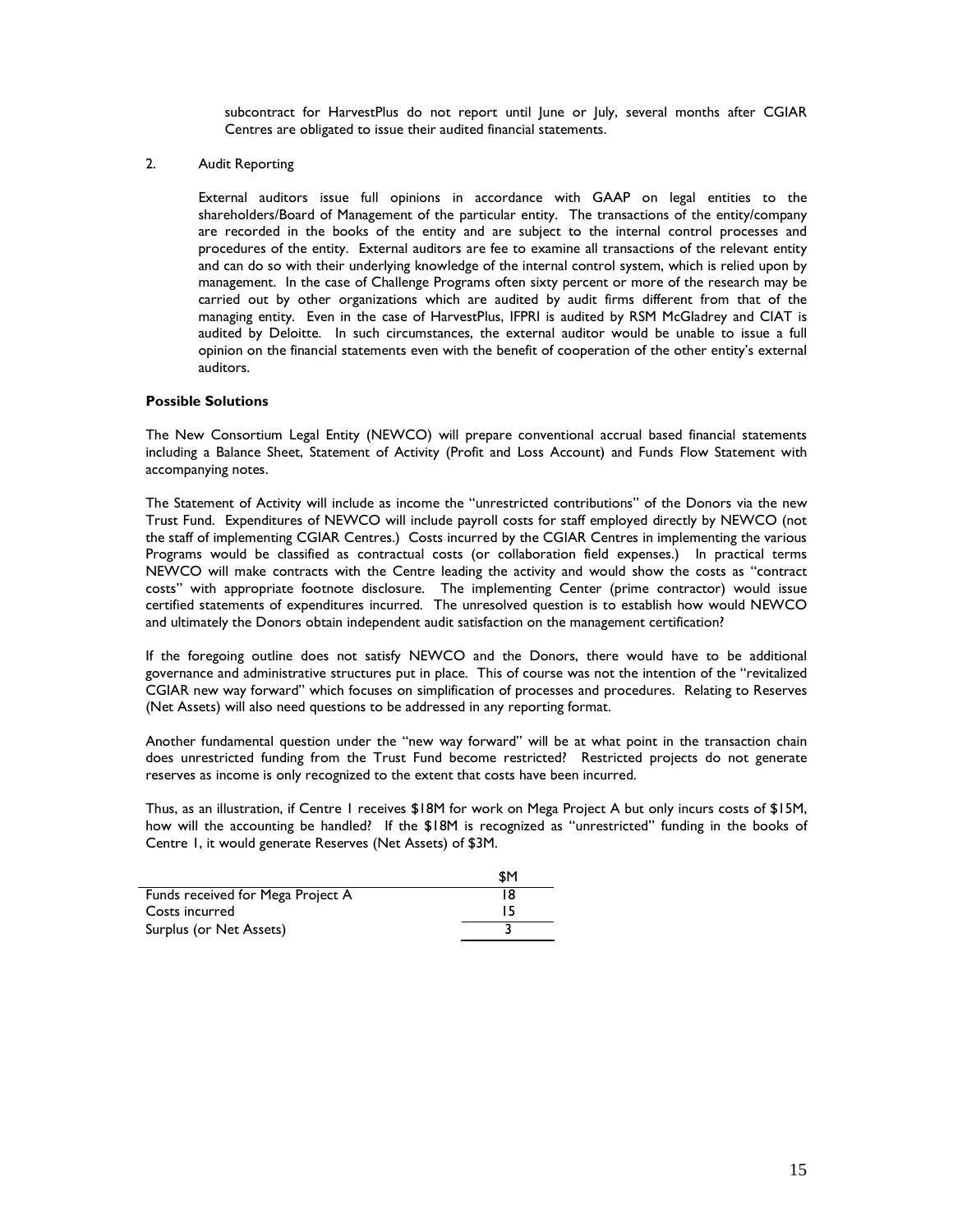However, the contractual arrangements between NEWCO and Centre 1 when making the contribution could result in a designation of the funds as being restricted. If that were to be the case the accounting would be:

|                                    | \$Μ  |
|------------------------------------|------|
| Funds recognized as Income         | 15   |
| Costs incurred                     | 15   |
| Surplus                            | Zero |
| The Balance Sheet would display:   | \$Μ  |
| Asset Cash                         |      |
| Liability Unexpended Project Funds |      |
| Net Assets (Reserves)              | Zero |

In such circumstances, Centre 1 would be unable to generate Reserves and the CGIAR rules on Performance Indicators would need to be re-examined.

#### **Time Recording and Staffing**

The Consortium approach has stressed the need for full cost recovery (including indirect costs) for Mega Programs. However a more basic cost to be first tracked is the time of Researchers spent on Program/Project activities. Most of the CGIAR Centres do not currently have a rudimentary time recording system. For the system to properly account for activities and costs an integrated time/financial management system will need to be developed and installed in Centres. The assumption continues that staff will be employed by the "legal entity" Centres and not the Mega Programs.

## **Other Reporting Issues**

The consortium will take on a number of the management and governance activities that have been the responsibility of the individual Centre and board to this point. Policies and procedures can be pushed down to Centres by the consortium. The CEO of the consortium will be the voice of the Centres (Mega Programs also?) and partners and will be responsible for reporting annually to the Fund Council on the performance and management of the consortium. The report will update the council on the status of the mega-programs and on progress towards achieving the objectives of the Strategy and Results Framework.

Given the CEO's responsible for demonstrating achievement and compliance with objections of the mission and framework, it's likely he/she will put in place a management structure where the 3 funding windows will have a manager at the consortium level. These managers will assist the CEO in ensuring coordination with Centres/partners via program agreements to satisfy the requirements of the Strategy and Results Framework. This is a profound change that will likely result in the transfer of much of the program management responsibilities from Centres to the consortium ("separating the doers from the funders").

These are just some of the issues to be addressed in implementing processes and procedures for the New Way Forward.

#### **Accounting Standards Developments**

Finally, the accounting and auditing profession through the Financial Accounting Standards Board (FASB) is considering development of a statement of Standard Accounting Practice to cover "Mergers and Acquisitions by Not-for-Profit Organizations." FASB decided in November 2008 that the final statement should make explicitly clear that the formation of joint ventures is excluded from its scope (see FASB website.)

It is clear that while FASB is updating its guidelines and prescriptive statements there is still a lack of clear guidance on these topical issues for the CGIAR and the system needs to obtain professional advice from practitioners in the accounting profession.